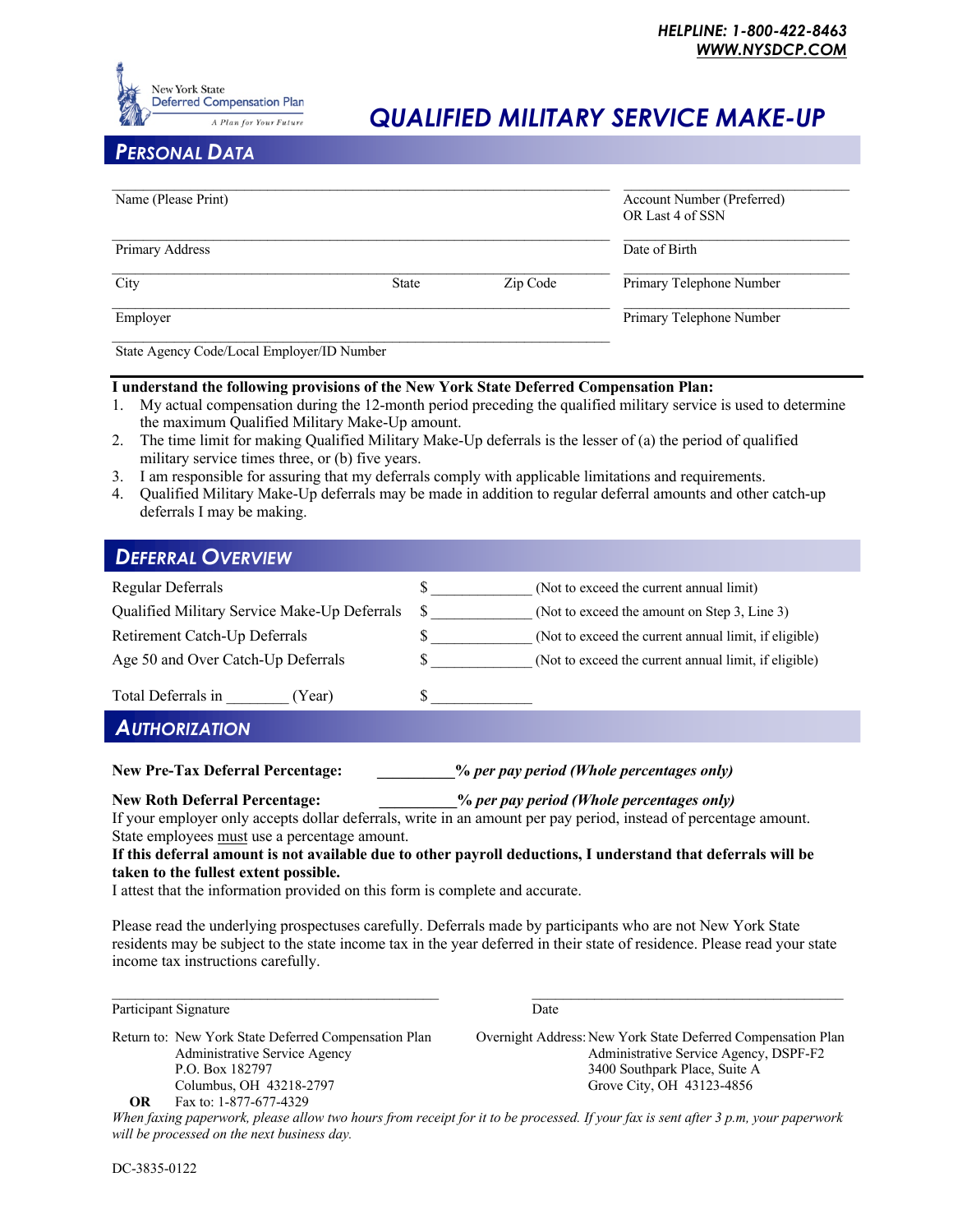

# **Deferred Compensation Plan**<br>A Plan for Your Future **QUALIFIED MILITARY SERVICE MAKE-UP**

## *OVERVIEW*

A participant who is called to active duty in the United States military is eligible to make **Qualified Military Make-Up** deferrals to the New York State Deferred Compensation Plan in the amount that they could have deferred to their Plan account had their employment with the State or a participating employer not been interrupted by military service. The total amount eligible for Qualified Military Make-Up deferrals is determined for each calendar year during which military service occurred. You may begin to make Qualified Military Make-Up deferrals in the calendar year that you return to employment with the State or a participating employer; however, there may be advantages to delaying Qualified Military Make-Up deferrals until January of the calendar year following the year of your return. Please contact your Account Executive or a HELPLINE Representative at 1-800-422-8463 if you require assistance in determining when to begin your Qualified Military Make-Up deferrals.

## *STEPS TO FOLLOW*

Step 1: Determine your maximum Qualified Military Make-Up deferral amount by completing **the chart on the following page**.

- 1. Enter the period of military service separately for each calendar year in Columns 1 and 2.
	- $\circ$  For example, for service between 10/1/2012 and 4/1/2014, enter 10/1/2012 to 12/31/2012 in row 1, 1/1/2013 to 12/31/13 in row 2 and 1/1/2014 to 4/1/2014 in row 3.
- 2. Count the number of weeks for each calendar year of military service and enter in Column 3.
- 3. Enter the amount of contributions other than Qualified Military Make-Up deferrals that you have made to a deferred compensation plan during each applicable year of military service, if any, in Column 4. Enter TBD in the year your military service ended if you wish to begin Qualified Military Make-Up deferrals in that year.
- 4. Enter your Maximum Permissible Contribution for each year in Column 4. This amount is:
	- o The maximum regular deferral allowed for that year (see table below),
	- o **PLUS** the additional age 50 and over catch-up amount, if you were at least age 50 at the end of the *previous* year;
	- o **OR** your gross salary less Social Security and other pre-tax contributions; *whichever amount is less.*

| Year | Maximum          | Additional Age 50+ |
|------|------------------|--------------------|
|      | Regular Deferral | Catch-up Amount    |
| 2006 | \$15,000         | \$5,000            |
| 2007 | \$15,000         | \$5,000            |
| 2008 | \$15,500         | \$5,000            |
| 2009 | \$16,500         | \$5,500            |
| 2010 | \$16,500         | \$5,500            |
| 2011 | \$16,500         | \$5,500            |
| 2012 | \$17,000         | \$5,500            |
| 2013 | \$17,500         | \$5,500            |
| 2014 | \$17,500         | \$5,500            |
| 2015 | \$18,000         | \$6,000            |
| 2016 | \$18,000         | \$6,000            |
| 2017 | \$18,000         | \$6,000            |
| 2018 | \$18,000         | \$6,000            |
| 2019 | \$19,500         | \$6,500            |
| 2020 | \$19,500         | \$6,500            |
| 2021 | \$19,500         | \$6,500            |
| 2022 | \$20,500         | \$6,500            |